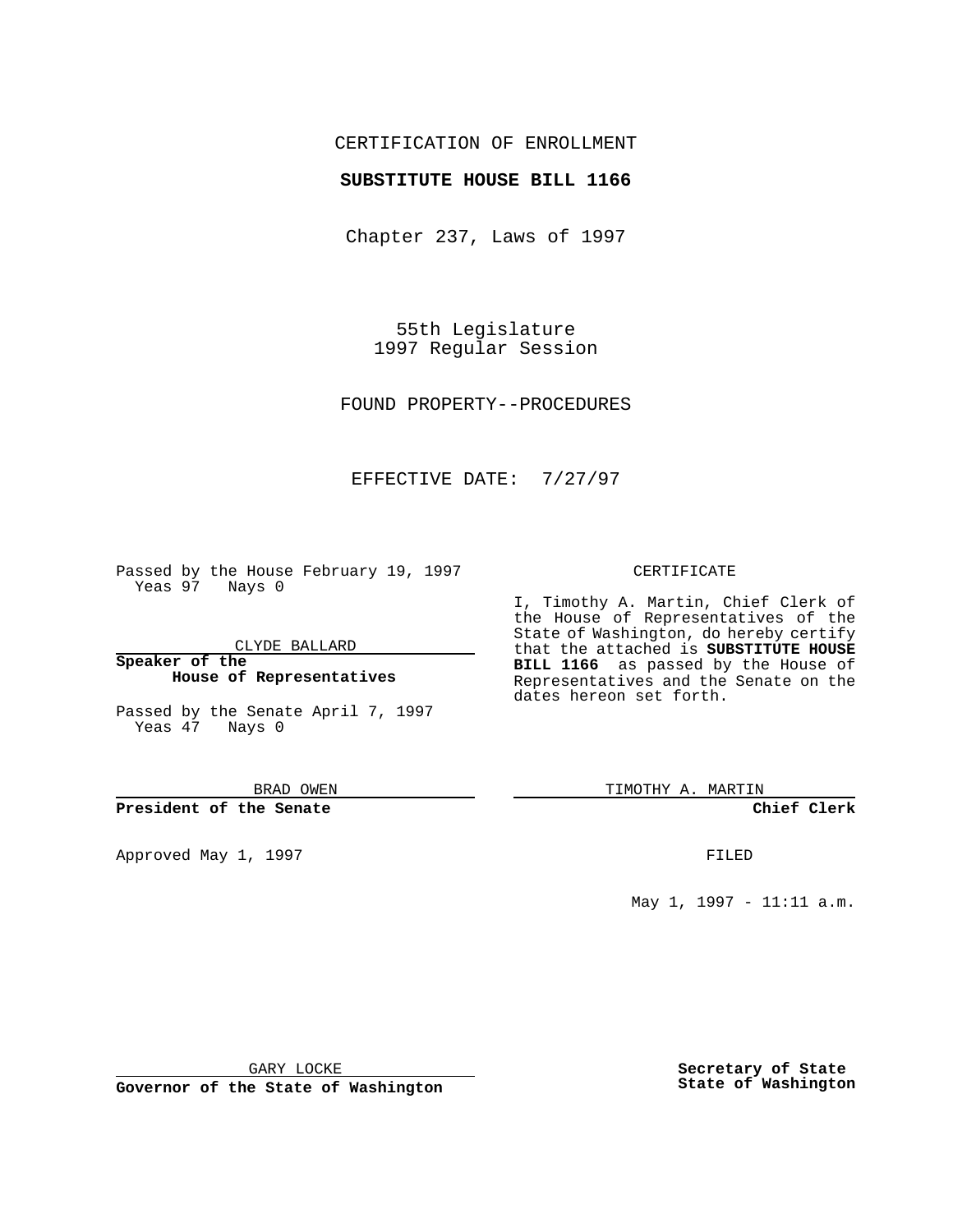# **SUBSTITUTE HOUSE BILL 1166** \_\_\_\_\_\_\_\_\_\_\_\_\_\_\_\_\_\_\_\_\_\_\_\_\_\_\_\_\_\_\_\_\_\_\_\_\_\_\_\_\_\_\_\_\_\_\_

\_\_\_\_\_\_\_\_\_\_\_\_\_\_\_\_\_\_\_\_\_\_\_\_\_\_\_\_\_\_\_\_\_\_\_\_\_\_\_\_\_\_\_\_\_\_\_

Passed Legislature - 1997 Regular Session

#### **State of Washington 55th Legislature 1997 Regular Session**

**By** House Committee on Government Administration (originally sponsored by Representatives Romero, D. Schmidt, Scott, Wolfe, Dunn and Mason)

Read first time 02/03/97.

1 AN ACT Relating to property; and amending RCW 63.21.010 and 2 63.21.030.

3 BE IT ENACTED BY THE LEGISLATURE OF THE STATE OF WASHINGTON:

4 **Sec. 1.** RCW 63.21.010 and 1979 ex.s. c 85 s 1 are each amended to 5 read as follows:

 $6$  (1) Any person who finds property that is not unlawful to possess, 7 the owner of which is unknown, and who wishes to claim the found 8 property, shall:

 $((+1))$  (a) Within seven days of the finding acquire a signed statement setting forth an appraisal of the current market value of the property prepared by a qualified person engaged in buying or selling 12 like items or by a district court judge, unless the found property is cash; and

 $((+2))$  (b) Within seven days report the find of property and surrender, if requested, the property and a copy of the evidence of the value of the property to the chief law enforcement officer, or his or her designated representative, of the governmental entity where the property was found, and serve written notice upon the officer of the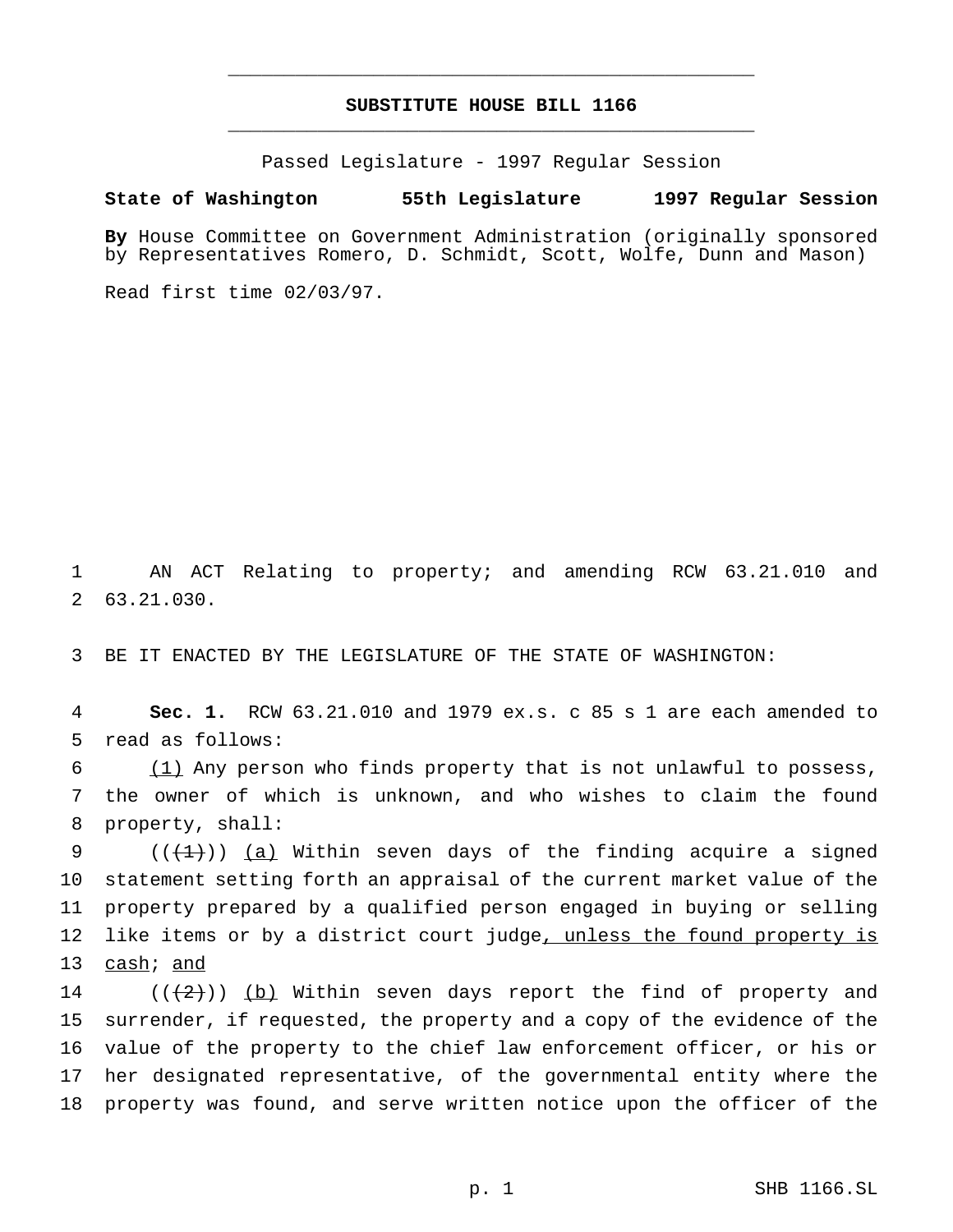1 finder's intent to claim the property if the owner does not make out 2 his or her right to it under this chapter( $\left(i + \text{and} \right)$ 

 (3) Within thirty days of the finding cause notice of the finding to be published at least once a week for two successive weeks in a newspaper of general circulation in the county where the property was 6  $found)$ .

7 (2) Within thirty days of the report the governmental entity shall 8 cause notice of the finding to be published at least once a week for 9 two successive weeks in a newspaper of general circulation in the 10 county where the property was found, unless the appraised value of the 11 property is less than the cost of publishing notice. If the value is 12 less than the cost of publishing notice, the governmental entity may 13 cause notice to be posted or published in other media or formats that 14 do not incur expense to the governmental entity.

15 **Sec. 2.** RCW 63.21.030 and 1979 ex.s. c 85 s 3 are each amended to 16 read as follows:

 (1) The found property shall be released to the finder and become the property of the finder sixty days after the find was reported to the appropriate officer if no owner has been found, or sixty days after the final disposition of any judicial or other official proceeding involving the property, whichever is later. The property shall be 22 released only after the finder has presented evidence of  $($ :

23 (a) Compliance with the publication requirement of this chapter; 24 <del>and</del>

25 (b) If the property is valued at more than twenty-five dollars,)) 26 payment to the treasurer of the governmental entity handling the found 27 property, the amount of  $((five))$  ten dollars( $(-or$  ten percent of the 28 appraised value of the property, whichever is greater)) plus the amount 29 of the cost of publication of notice incurred by the government entity 30 pursuant to RCW 63.21.010, which amount shall be deposited in the 31 general fund of the governmental entity. If the appraised value of the 32 property is less than the cost of publication of notice of the finding, 33 then the finder is not required to pay any fee.

 (2) When ninety days have passed after the found property was reported to the appropriate officer, or ninety days after the final disposition of a judicial or other proceeding involving the found property, and the finder has not completed the requirements of this chapter, the finder's claim shall be deemed to have expired and the